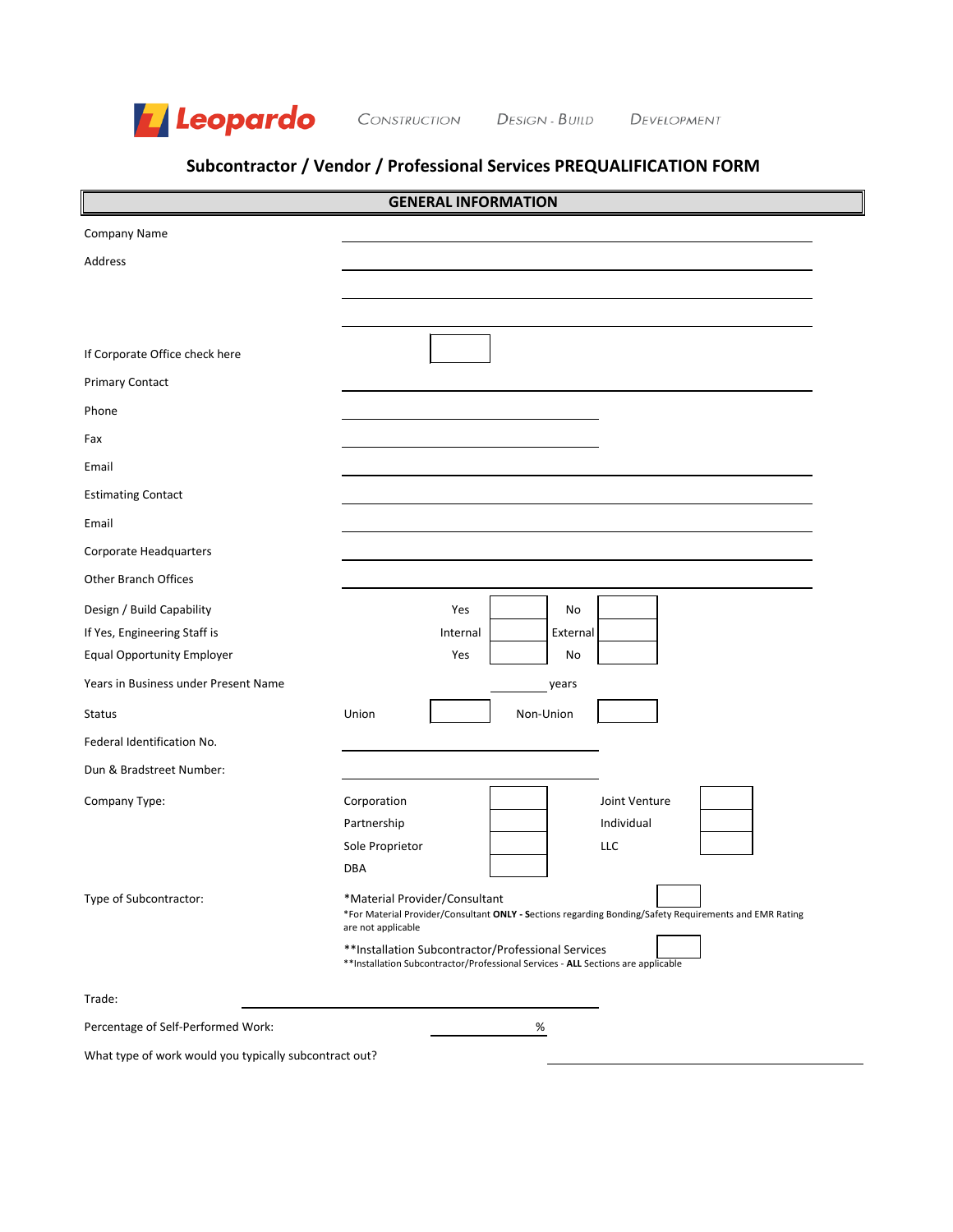**GEOGRAPHICAL REFERENCES:** List states and corresponding counties where your company provides services/projects. If work is performed in all counties in a state, just list the state.

| <b>State</b> |  |  |
|--------------|--|--|
| Counties     |  |  |
|              |  |  |
|              |  |  |
|              |  |  |

## **MARKET SHARE OF COMPANY WORK**

| Residential |  |
|-------------|--|
| Municipal   |  |
| Office      |  |
| Lowrise     |  |
| Midrise     |  |
|             |  |
| to          |  |
|             |  |

Average annual dollar volume of sales over the last five (5) years:  $\frac{\zeta}{\zeta}$ 

| Business Clarification (Check ALL that apply) |                                              | Owner Ethnicity (Check ONE of the following) |
|-----------------------------------------------|----------------------------------------------|----------------------------------------------|
|                                               | <b>Small Business</b>                        | African American                             |
|                                               | Certified Small Disadvantaged Business (SBD) | Hispanic American                            |
|                                               | 8a Certified SDB                             | <b>INative American</b>                      |
|                                               | Certified HUB Zone Small Business            | Asian-Pacific American                       |

| Owner Ethnicity (Check ONE of the follow |
|------------------------------------------|
| African American                         |
| <b>Hispanic American</b>                 |
| Native American                          |
| Asian-Pacific American                   |
| Asian-Indian American                    |
| Caucasian                                |

| Ownership Type (Check ALL that apply) |                                                 | Certified (Check ONE)                                                                               |           |
|---------------------------------------|-------------------------------------------------|-----------------------------------------------------------------------------------------------------|-----------|
|                                       | <b>MBE - Minority Owned Business Enterprise</b> | IYes                                                                                                | <b>No</b> |
|                                       | <b>WBE - Women Owned Business Enterprise</b>    |                                                                                                     |           |
|                                       | Veteran Owned Business Enterprise               | If Yes, please include a copy of all certifications<br>relative to the ownership type(s) indicated. |           |
|                                       | Disabled Veteran Owned Business Enterprise      |                                                                                                     |           |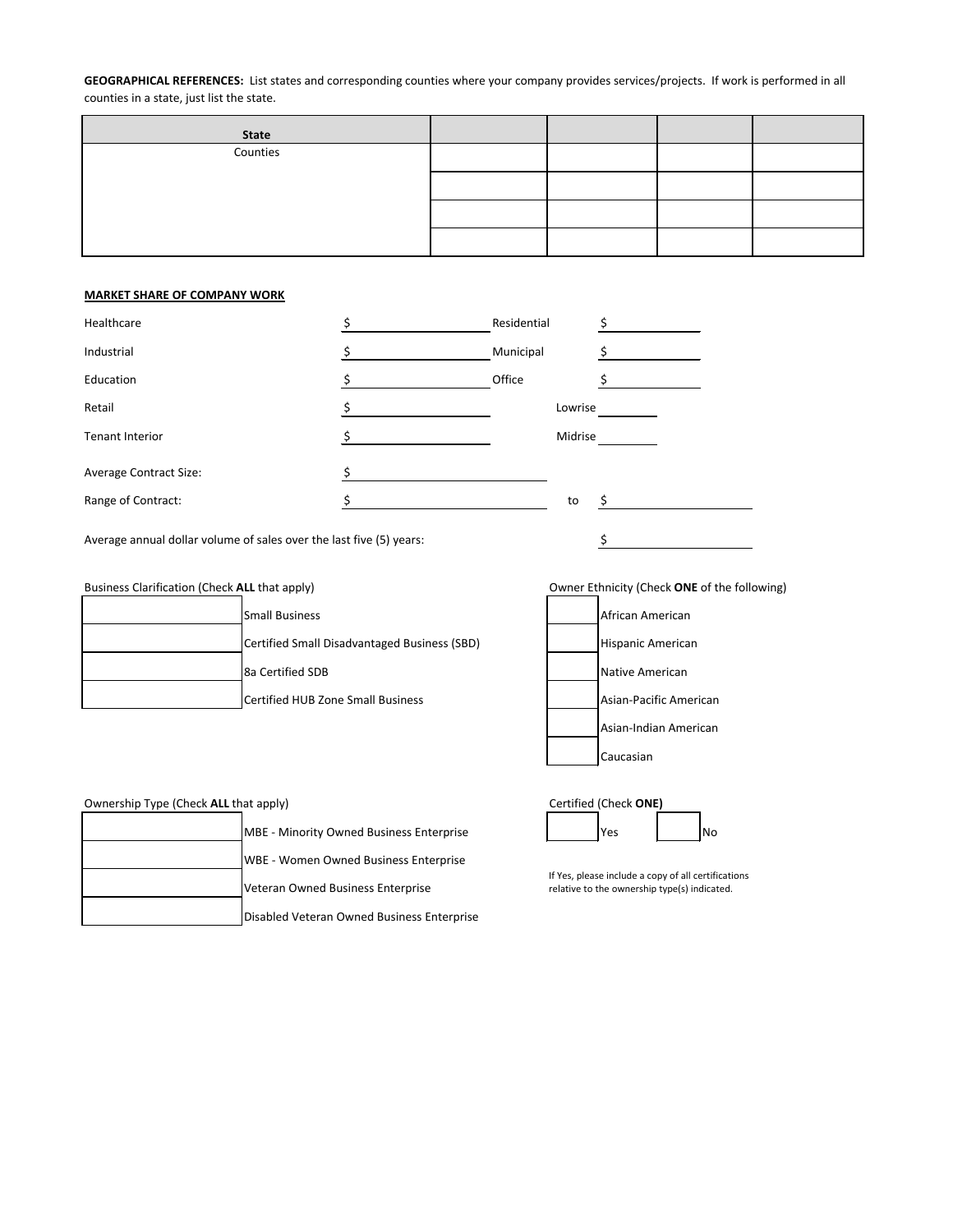## **INSURANCE**

| Insurance Agent:          |                                                            |
|---------------------------|------------------------------------------------------------|
| Contact:                  |                                                            |
| Phone:                    |                                                            |
| Carrier:                  | NOTE: Leopardo will not accept EMC as an insurance carrier |
| Carrier A.M. Best Rating: |                                                            |

## **MINIMUM INSURANCE REQUIREMENTS**

#### **COMMERCIAL GENERAL LIABILITY:**

General Aggregate (per project) \$2,000,000; Products & Completed Operations Aggregate \$2,000,000; Personal/Advertising Injury \$1,000,000; Each Occurrence \$1,000,000

## **IF subcontractors work includes the scopes of any demoltion, excavation, earth retention, cast-in-place concrete, precast concrete, masonry, steel, roofing, curtainwall, electrical, plumbing, fire protection, HVAC, elevator or spray foam insulation the following limits are required:**

General Aggregate (per project) \$4,000,000; Products & Completed Operations Aggregate \$4,000,000; Personal/Advertising Injury \$1,000,000; Each Occurrence \$2,000,000

*\*Additional insured status on a primary/non-contributory basis employing ISO Form CG 2010 10/01 or 07/04 version in conjunction with ISO Form CG 2037 10/01 or 07/04 version OR equivalent(s)* 

*\*A Waiver of Subrogation in favor of Leopardo Companies, Inc. and others as required by contract*

**BUSINESS AUTO LIABILITY:** \$1,000,000 combined single limits **OR** \$1,000,000/\$1,000,000 Bodily Injury each person/accident and \$1,000,000 Property Damage each accident

*\*Additional insured on a primary basis*

#### **UMBRELLA/EXCESS LIABILITY:**

\$5,000,000 Each Occurrence

**IF subcontractors work includes the scopes of any demoltion, excavation, earth retention, cast-in-place concrete(only if contract value is over \$5,000,000), precast concrete, masonry, steel, roofing, curtainwall, electrical, plumbing, fire protection, HVAC, elevator or spray foam insulation the following limits are required:**

\$10,000,000 Each Occurrence

#### **WORKERS' COMPENSATION:** Statutory Limits

*\*A Waiver of Subrogation in favor of Leopardo Companies, Inc. and others as required by contract*

**EMPLOYER'S LIABILITY:** \$1,000,000 each accident; \$1,000,000 each employee-disease; \$1,000,000 each policy limit-disease

\$5,000,000 each claim; \$5,000,000 total limit; \$50,000 maximum deductible **PROFESSIONAL LIABILITY:** IF performing architectural or engineering services including any design of shoring, mechanical, electrical, low voltage, plumbing and fire protection, earth retention systems, window wall systems, structural walls or elevators:

**POLLUTION LIABILITY:** IF performing any of the trades of painting, earthwork, demolition hazardouse substances abatement, concrete, building envelope trades (roofing, waterproofing, masonry restoration, EFIS), fire protection, plumbing, mechanical, elevator and drywall: \$2,000,000 each claim; \$2,000,000 total limit; \$50,000 maximum deductible

Yes No

#### **NOTE: UMBRELLA/EXCESS LIABILITY LIMITS CANNOT BE USED TO MEET ANY PRIMARY COVERAGE LIMIT REQUIREMENTS**

Does your company meet Leopardo's minimum insurance requirements: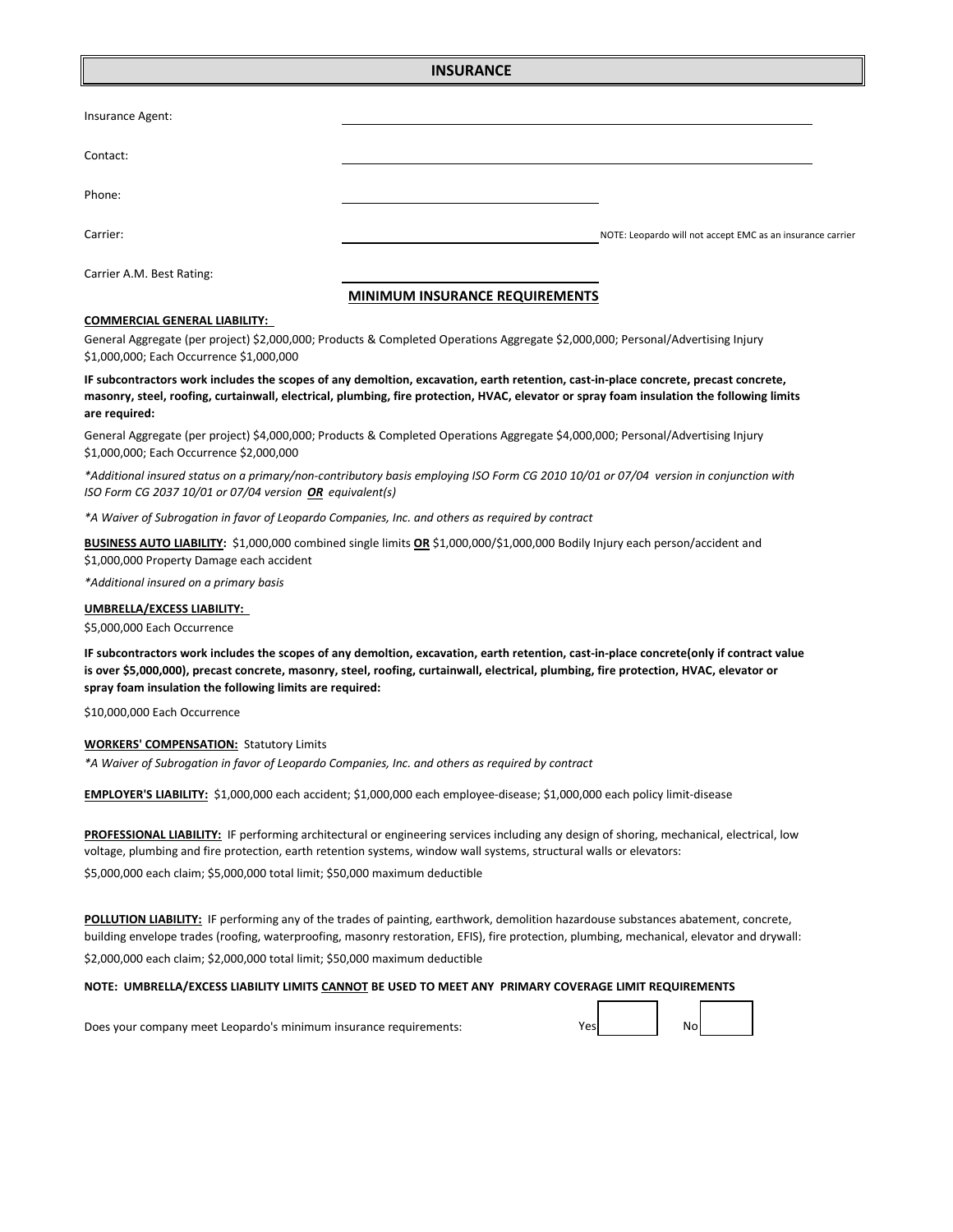## **SAFETY**

|                                                              | <b>MINIMUM SAFETY PROGRAM REQUIREMENTS</b>                                                                 |               |     |           |  |
|--------------------------------------------------------------|------------------------------------------------------------------------------------------------------------|---------------|-----|-----------|--|
| 1. Does your company have a safety officer / representative? |                                                                                                            |               | Yes | No        |  |
| Name:                                                        |                                                                                                            | Contact Info: |     |           |  |
|                                                              | 2. What is your most recent OSHA Recordable Incident Rate (RIR)?                                           |               |     |           |  |
| 3. Has your company been cited by OSHA in the past 5 years?  |                                                                                                            |               | Yes | No        |  |
| Citation date:                                               | Citation type:                                                                                             |               |     |           |  |
| Standard cited:                                              | Penalty:                                                                                                   |               |     |           |  |
|                                                              | 4. Does your company have a safety, health, and accident prevention program?                               |               | Yes | No        |  |
| project and work operation?                                  | 5. Does your company have a program to ensure that safety and health issues are pre-planned into each      |               | Yes | No        |  |
|                                                              | 6. Does your company have a safety inspection procedure that ensures resolution of safety issues?          |               | Yes | <b>No</b> |  |
| weekly talks, etc.)?                                         | 7. Does your company have a safety and health training program (new hire orientation, safety huddles,      |               | Yes | No        |  |
| leaders)?                                                    | 8. Does your company have a supervisor safety training procedure (e.g. OSHA 30 hour every 5 years for crew |               | Yes | No        |  |
|                                                              | 9. Does your company have an accident / incident investigation and lessons learned procedure?              |               | Yes | No        |  |
| <b>LEGAL</b>                                                 |                                                                                                            |               |     |           |  |

Has your organization ever failed to complete any work awarded to it?

|                                                                                                  |     | If yes, attach explan |           |
|--------------------------------------------------------------------------------------------------|-----|-----------------------|-----------|
| Are there any judgments, claims, arbitration proceedings or suits pending or outstanding against |     |                       |           |
| your organization or its officers?                                                               | Yes |                       | <b>No</b> |

Has your organization filed any lawsuits or requested arbitration with regard to construction

|         | hces; i.e. Owner, Architect, General Contractors |     |  |  |  |
|---------|--------------------------------------------------|-----|--|--|--|
| Contact | Phone                                            | Fax |  |  |  |
|         |                                                  |     |  |  |  |
|         |                                                  |     |  |  |  |
|         |                                                  |     |  |  |  |
|         |                                                  |     |  |  |  |
|         |                                                  |     |  |  |  |

Yes No

Yes No

If yes, attach explanation

If yes, attach explanation

If yes, attach explanation